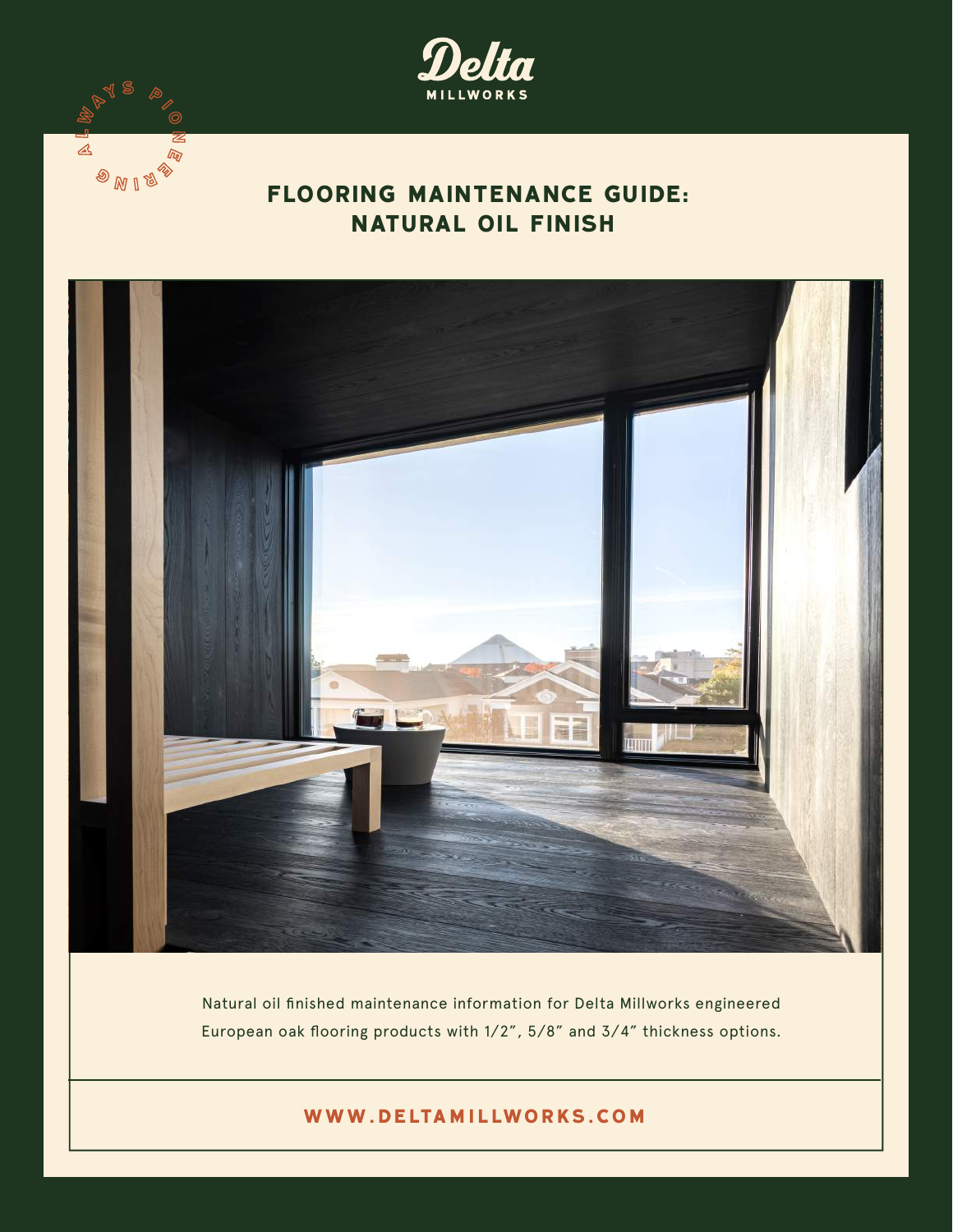## **TABLE OF CONTENTS**

| <b>ADVICE&amp; PRECAUTIONS:</b>                                                                                                                                                                                                |  |
|--------------------------------------------------------------------------------------------------------------------------------------------------------------------------------------------------------------------------------|--|
|                                                                                                                                                                                                                                |  |
| FLOORS WITH NATURAL OIL <b>WELL ASSESSED AT A 2</b>                                                                                                                                                                            |  |
| CLEANING WOODEN FLOORS <b>WELLENS</b> 2                                                                                                                                                                                        |  |
|                                                                                                                                                                                                                                |  |
| PRODUCT TECHNICAL SHEET                                                                                                                                                                                                        |  |
|                                                                                                                                                                                                                                |  |
| PRODUCT TECHNICAL SHEET                                                                                                                                                                                                        |  |
|                                                                                                                                                                                                                                |  |
| PRODUCT TECHNICAL SHEET                                                                                                                                                                                                        |  |
|                                                                                                                                                                                                                                |  |
| PRODUCT TECHNICAL SHEET                                                                                                                                                                                                        |  |
|                                                                                                                                                                                                                                |  |
| PRODUCT TECHNICAL SHEET                                                                                                                                                                                                        |  |
| WOCA OIL CARE 322 AM AND THE ANNUAL METAL AND THE ASSESSMENT RANGE ASSESSMENT RANGE AND THE ASSESSMENT RANGE AND THE ASSESSMENT RANGE AND THE ASSESSMENT RANGE AND THE ASSESSMENT RANGE AND THE ASSESSMENT RANGE AND THE ASSES |  |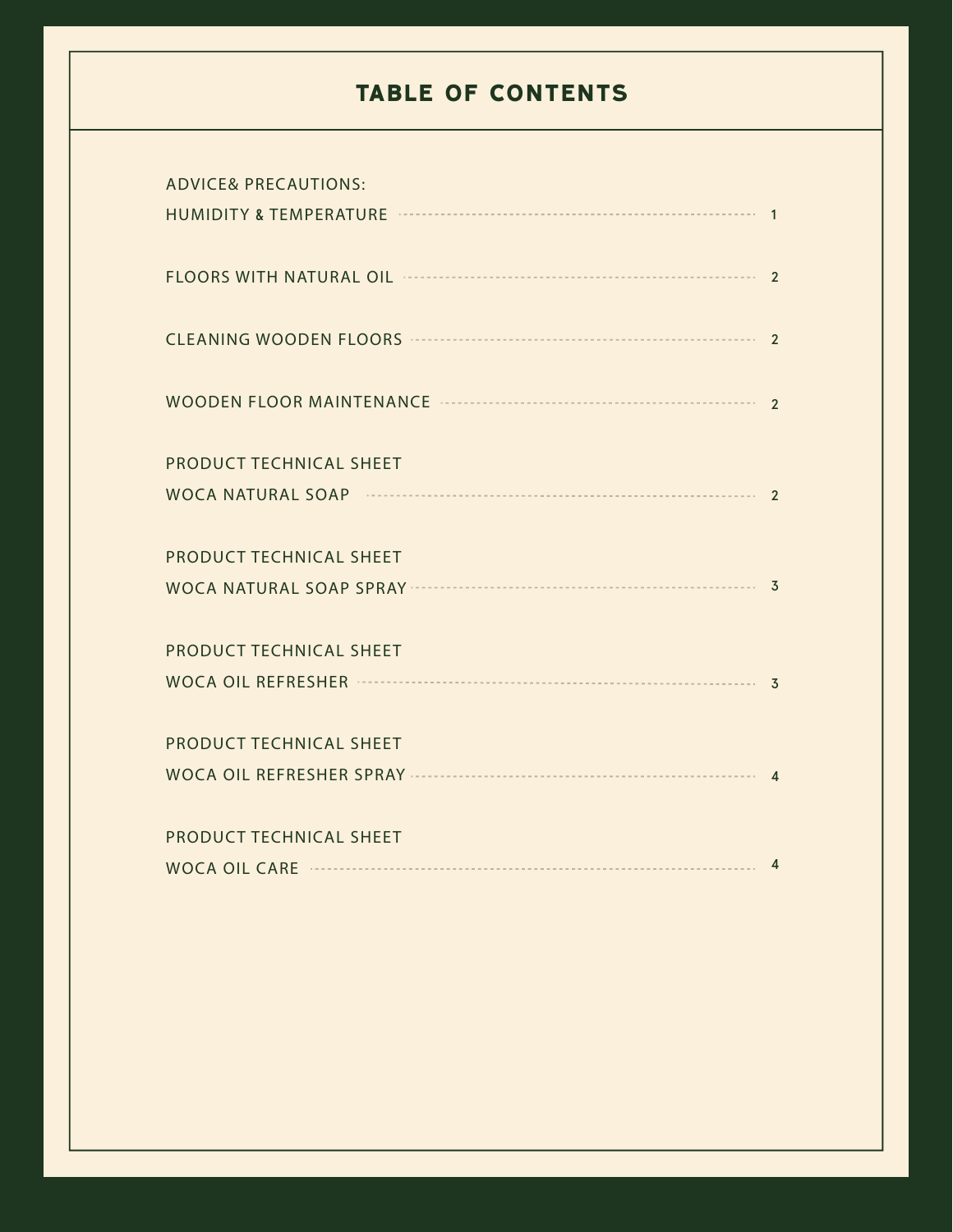## **ADVICE & PRECAUTIONS**

Natural oil finished maintenance information for Delta Millworks engineered European oak flooring products with 1/2", 5/8" and 3/4" thickness options.

1. Clean the flooring regularly with a vacuum cleaner or soft broom. Dirt and sand particles can damage the floor surface.

2. Remove stains immediately with a well-wrung cloth.

3. Wipe up spills immediately to prevent them from seeping into the wood floor.

4. Do not clean the floor with pure water; always use a maintenance product.

- 5. Do not use traditional cleaning products.
- 6. Place mats on flooring near outside doors.
- 7. Place carpets in high traffic areas.

8. Move carpets as they block sunlight; discoloration may occur under the carpet.

9. Place protective pads on the legs of chairs and tables.

10. Avoid wearing stiletto heels on the wood flooring.

11. Do not drag heavy objects; lift them to avoid scratching.

12. Be careful with open windows; rainwater can damage the flooring.

13. Avoid direct sunlight on the floor. When exposed to direct sunlight or strong artificial light. All floor coverings change over time, causing oxidation and darkening inlight woods and fading in dark woods. This is characteristic of wood and not a defect.

14. If the house is to remain closed for a period of time, it is especially recommended to maintain proper

**HUMIDITY & TEMPERATURE temperature and humidity to prevent the wood** floor from swelling or cracking.

> 15. Do not stick adhesive tapes on the wood floor. The solvents contained in the adhesive tape may remove the finish from the wood floor.

> Wood is subject to natural dimensional variations depending on environmental conditions. To avoid undesirable behavior, such as pronounced cracks or deformations in the pavement layers, it is recommended to maintain relative humidity values between 40% and 65% and a temperature between 59 and 86°F. Depending on the environmental conditions of temperature and humidity, this corresponds to the equilibrium humidity values of the wood itself. To achieve the maximum performance, keep the product in the recommended conditions of humidity and temperature:

> a. Constant temperature of the casing between 64.4 and 71.6 ºF.

> b. The humidity in the home is between 35% and 70% of the limits accepted as healthy by the World Health Organization.

Delta Millworks advises you to pay special attention to these values and recommends the installation of humidifiers and/or dehumidifiers in homes.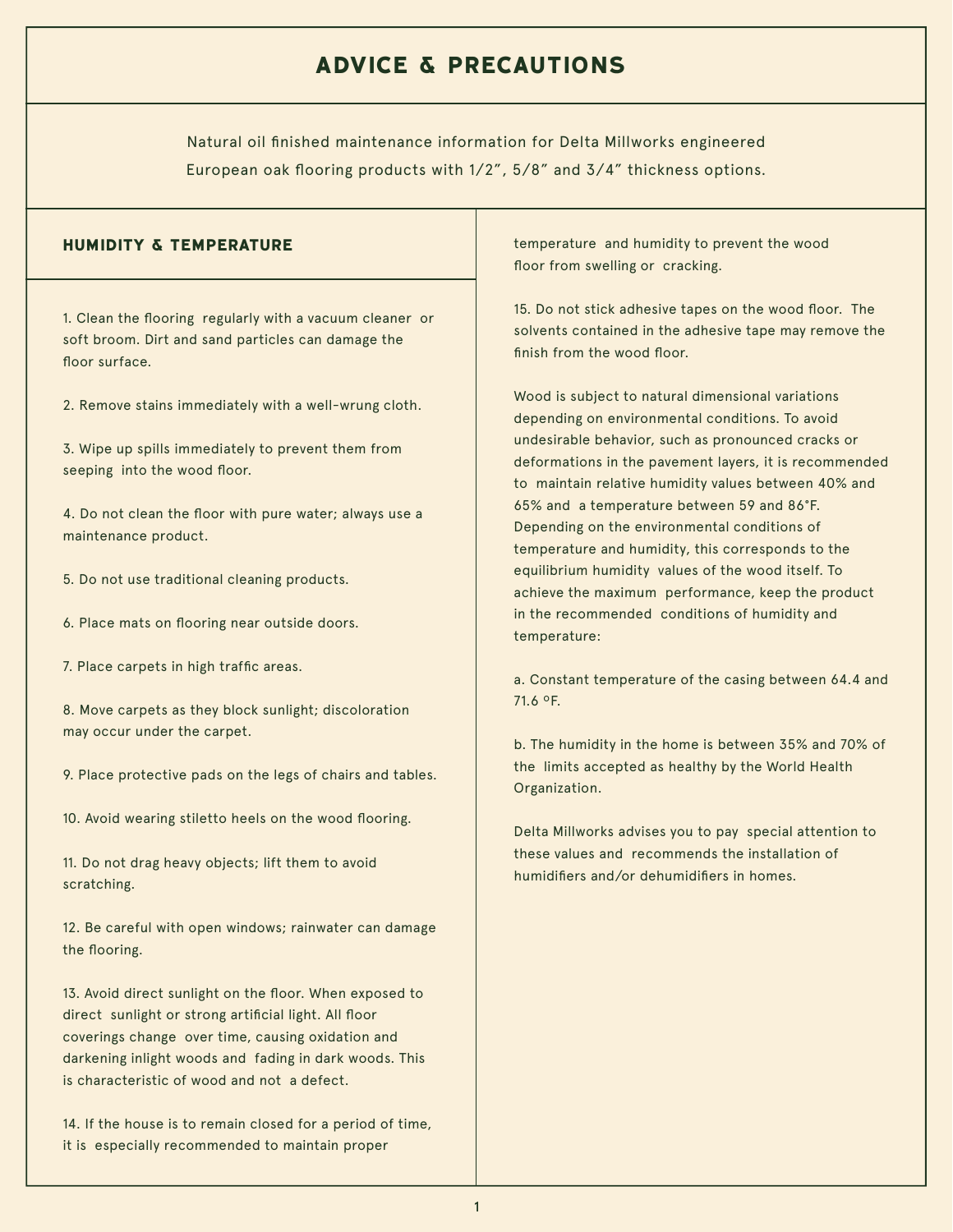#### **FLOORS WITH NATURAL OIL**

Regular cleaning and maintenance of your wood floor is the best way to bring out the beauty of your flooring and make it look as good as new. Follow our recommendations to enjoy a wood floor for a long time. The oil applied to wooden floors are completely natural products that penetrate the wood fibre, protect and nourish it and offer a much more natural look and texture than varnished floors. It is important that you clean and maintain the floors correctly.

#### CLEANING WOODEN FLOORS

Things you need to know to clean an oiled wood floor: Protecting wood floors is easy. Regular cleaning will remove dust and dirt before the finish gets scratched, worn and loses its shine. Always avoid excess water when cleaning your wood floor. If you spill (food or drink), clean the floor immediately to avoid permanent damage or stains. For regular cleaning of oiled surfaces, sweep or vacuum your wood floor frequently, then thoroughly clean away any dirt with Woca Natural Soap. Woca Natural Soap is an ideal product for cleaning all naturally oiled wood surfaces due to its nutritional properties. For best results on small surfaces, spray on Woca Natural Soap.

#### WOODEN FLOOR MAINTENANCE

Things to keep in mind when maintaining an oiled wood floor: If your wood floor has lost its shine or has small scratches or starts to show signs of wear and tear, we recommend using Woca Oil Refresher protector for maintenance.

For floors that show great signs of wear and tear, you should apply Woca Oil Refresher, a product that protects the color of your wood and helps restore the floor by eliminating wear and tear. This process is recommended 5 years after installation depending on the signs of wear and tear.

### **PRODUCT TECHNICAL SHEET: WOCA NATURAL SOAP**

Woca Natural Soap is an ideal product for cleaning all naturally oiled wood surfaces, due to its nutritional properties. Woca Natural Soap quickly closes up the marks on the wood, creating a protective film on the floor, protecting it from dirt and liquid penetration.

### PREPARATION

Vacuum the floor before wet cleaning to ensure that loose dirt and grit are removed. Do not leave water on the surface very long. Also, do not step on the surface until it is completely dry.

#### APPLICATION

1. Pour 100 ml of RMC Soap into a bucket with 10 liters of clean water.

2. Clean the surface with a mop.

3. Allow the surface to dry for approximately 15 minutes.



pH: 6-8 Density: 1 liter Storage: 12 months in a dry place.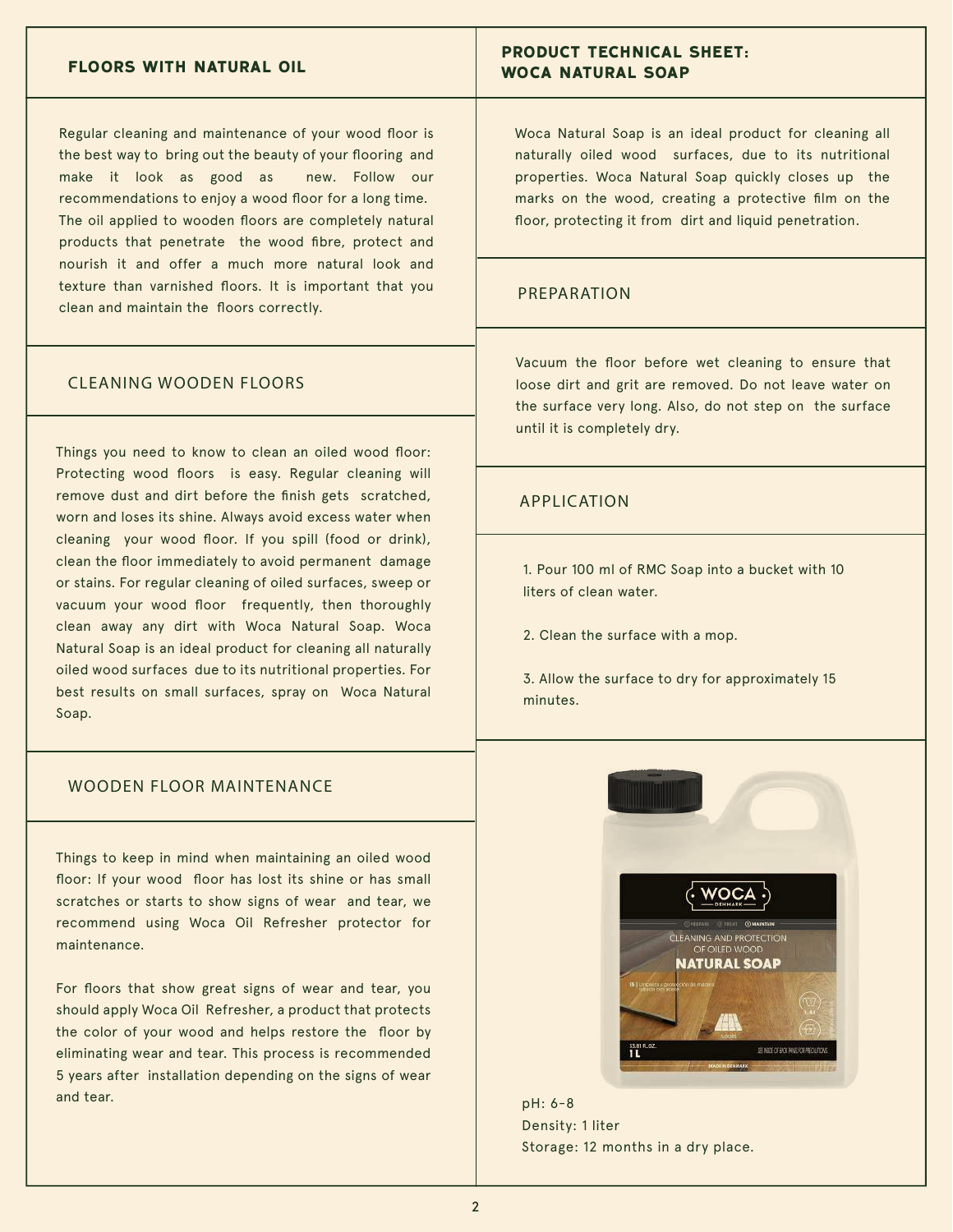| <b>PRODUCT TECHNICAL SHEET:</b><br><b>WOCA NATURAL SOAP SPRAY</b>                                                                                                                                                             | <b>PRODUCT TECHNICAL SHEET:</b><br><b>WOCA OIL REFRESHER</b>                                                                                                                                                                                                                                                         |
|-------------------------------------------------------------------------------------------------------------------------------------------------------------------------------------------------------------------------------|----------------------------------------------------------------------------------------------------------------------------------------------------------------------------------------------------------------------------------------------------------------------------------------------------------------------|
| Woca Natural Soap Spray is a regular cleaning soap for<br>natural oiled surfaces. This soap is the practical and<br>quick version to use Woca Natural Soap. This product is<br>suitable for quick cleaning of small surfaces. | Woca Oil Refresher is a cleaner and revitalizer for the<br>maintenance of naturally oiled wood. Woca Oil<br>Refresher combines cleaning with oil by penetrating<br>the wood and creating a protective film on the floor,<br>protecting it from external agents.                                                      |
| PREPARATION                                                                                                                                                                                                                   | PREPARATION                                                                                                                                                                                                                                                                                                          |
| Vacuum the floor before wet cleaning to ensure that<br>loose dirt and grit are removed. Do not leave water on<br>the surface very long. Also, do not step on the surface<br>until it is completely dry.                       | Vacuum the floor before wet cleaning to ensure that<br>loose dirt and grit are removed. Do not leave water on<br>the surface very long. Also, do not step on the surface<br>until it is completely dry.                                                                                                              |
| <b>APPLICATION</b>                                                                                                                                                                                                            | <b>APPLICATION</b>                                                                                                                                                                                                                                                                                                   |
| 1. Spray Woca Natural Soap Spray on the surface to<br>be cleaned.                                                                                                                                                             | 1. Dilute Woca Oil Refresher with warm water.                                                                                                                                                                                                                                                                        |
| 2. Dry with a microfiber cloth.                                                                                                                                                                                               | 2. Clean the floor with a well wrung out mop.                                                                                                                                                                                                                                                                        |
| pH: 6-8                                                                                                                                                                                                                       | 3. Allow the floor to dry for approximately two hours<br>before use.                                                                                                                                                                                                                                                 |
|                                                                                                                                                                                                                               | <b>Wood floors</b><br>The Original<br>WOCA<br>DE OI-Refresher<br><b>VIL Olie Conditioner</b><br>Oil Refresher<br><b>Régénérant pou<br/>Hullo</b> Islami<br><b>E5</b> Aceite Protector<br><b>TT</b> Rigenerante per<br>SV Oljesåpa<br>NO Oljesepe<br>FI Holtosuopa<br>PL Mydio olejowe<br>CZ Olejové mýdlo<br>pH: 6-8 |

Density: 750 ml Storage: 12 months in a dry place.

Density: 1 liter

Storage: 12 months in a dry place.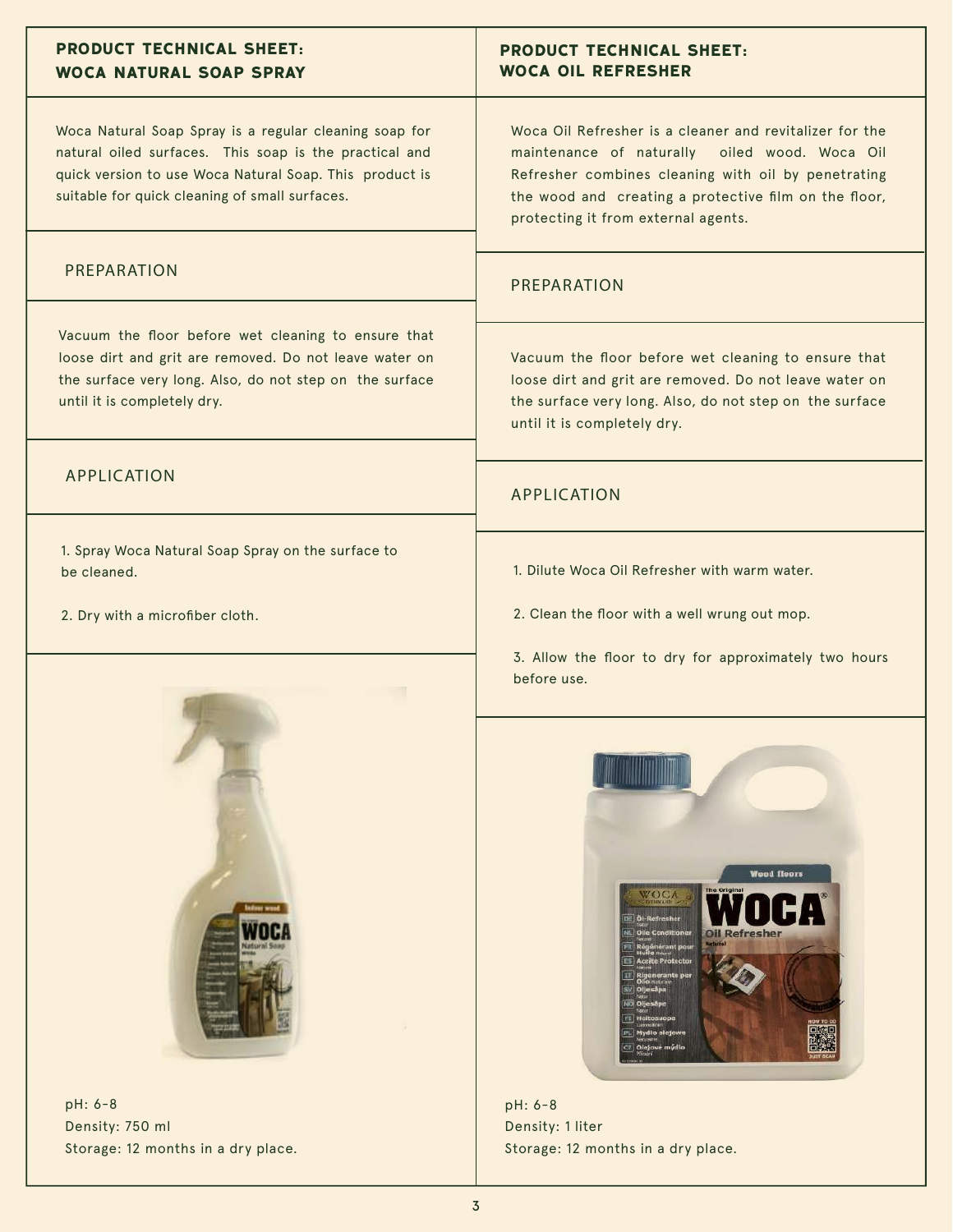| Woca Oil Care is a state-of-the-art product that<br>protects the color of your wood by renewing surfaces<br>that have been treated with natural oil.                                                                                                                                                                                                 |
|------------------------------------------------------------------------------------------------------------------------------------------------------------------------------------------------------------------------------------------------------------------------------------------------------------------------------------------------------|
| PREPARATION                                                                                                                                                                                                                                                                                                                                          |
| Vacuum the floor before wet cleaning to ensure that<br>loose dirt and grit are removed. Clean the floor with<br>250 ml of Woca Natural Sop cleaner mixed with 5 liters<br>of water. Allow the floor to dry for approximately 8<br>hours. The floor must be completely dry.                                                                           |
| <b>APPLICATION</b>                                                                                                                                                                                                                                                                                                                                   |
| 1. Shake the product carefully.<br>2. Polish with a light coat of Oil Care with a white pad. It<br>is important to polish the wood until the wood looks<br>saturated and the surface is uniform.<br>3. The floor should not be wet or have any excess oil on<br>the surface after polishing.<br>4. Work in small areas, until the floor is finished. |
| 5. Do not expose the oil to water during the hardening<br>time, for 24 hours.                                                                                                                                                                                                                                                                        |
| pH: 6-8<br>Density: 1 liter<br>Storage: 12 months in a dry place.                                                                                                                                                                                                                                                                                    |
|                                                                                                                                                                                                                                                                                                                                                      |